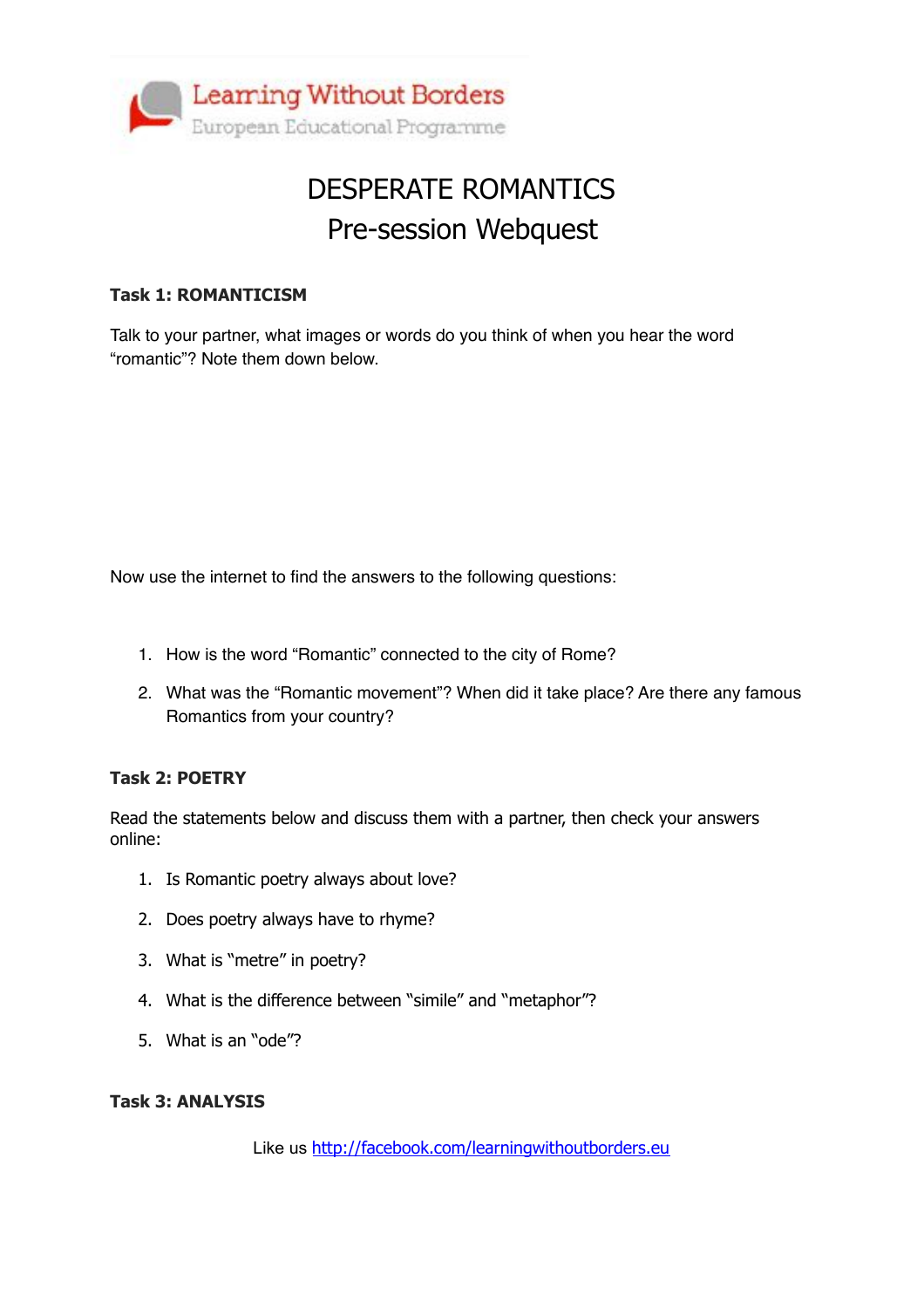

Find a poem online, it can be any poem you like, and answer the following questions:

- 1. What is it about?
- 2. How does it make you feel?
- 3. Does it rhyme? Does it have a regular metre?
- 4. Does it use any simile or metaphor?